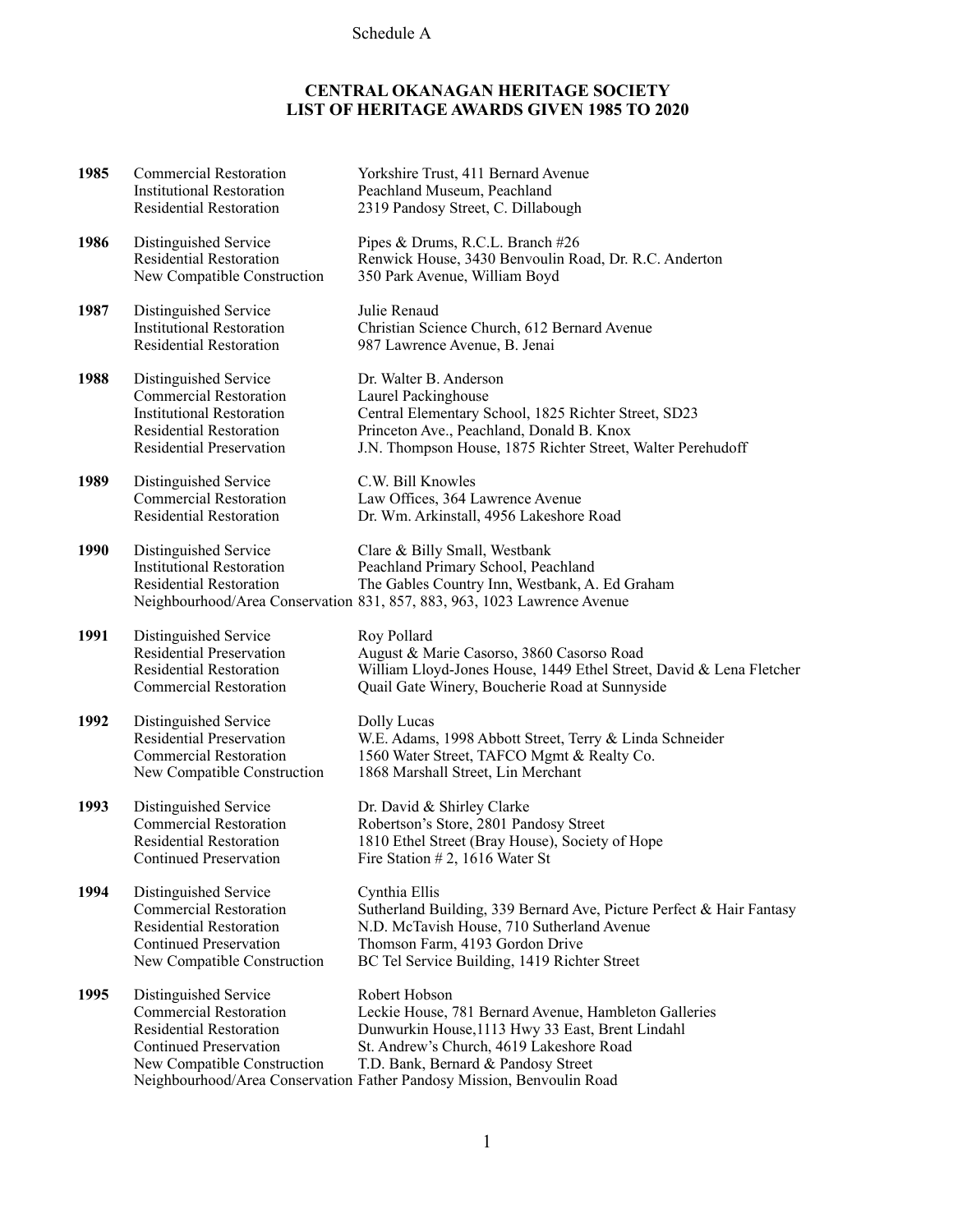| 1996 | Distinguished Service<br><b>Commercial Restoration</b><br><b>Residential Restoration</b><br><b>Continued Preservation</b><br>Neighbourhood/Area Conservation 356, 366, 374 Park Ave.                                                              | Rob Gore<br>Quail's Gate Winery, Boucherie Road<br>374 Park Ave, Janet Bingingham/Jon Harding<br>St. Michael's Cathedral, 608 Sutherland Ave                                                                                                                                                              |
|------|---------------------------------------------------------------------------------------------------------------------------------------------------------------------------------------------------------------------------------------------------|-----------------------------------------------------------------------------------------------------------------------------------------------------------------------------------------------------------------------------------------------------------------------------------------------------------|
| 1997 | Distinguished Service<br><b>Commercial Restoration</b><br><b>Residential Restoration</b><br><b>Continued Preservation</b><br>New Compatible Construction                                                                                          | Ben Lee<br>DeHart Residence, 1890 Ethel Street. Heritage Gift Shop<br>J.B. Whitehead House, 545 Burne Ave, Andre deZwaan<br>3450 Gates Road, Westbank, Gertrude Ficke<br>545 Burne Ave Carriage House, Andre deZwann                                                                                      |
| 1998 | Distinguished Service<br>Non-Residential Restoration<br><b>Residential Restoration</b><br><b>Continued Preservation</b><br>New Compatible Construction                                                                                            | Brenda Thomson<br>W.R. Foster House, 486 Cadder Ave, Dr. Alan & Joyce Broome<br>Reekie House, 429 Park Ave, Valerie Hallford<br>Martin House, 1441 Richter Street, Peter Huene<br>Hong Kong Bank of Canada, 384 Bernard<br>Neighbourhood/Area Conservation Gellatly Road Cemetery, Gellatley Rd, Westbank |
| 1999 | Distinguished Service<br>Non Residential Restoration<br><b>Residential Restoration</b><br><b>Continued Preservation</b>                                                                                                                           | Val Rampone<br>Mallam House, 4870 Chute Lake Road<br>Pettigrew House, 1818 Richter Street<br>Rutland Elementary School, 770 Rutland Rd, N, SD23<br>Neighbourhood/Area Conservation Brandt's Creek, Kevin Ade & Friends of Brandt's Creek                                                                  |
| 2000 | Distinguished Community Service Dorothy Zoellner<br><b>Residential Restoration</b><br><b>Continued Preservation</b><br>New Compatible Construction                                                                                                | Cross House (Long St), 3652 Spiers Rd, Mark Haley<br>Glen Ave. School, 1633 Richter St, Kelowna's Boys & Girls Club<br>1979 Ethel, Brookside - The Bennett Estate                                                                                                                                         |
| 2001 | Distinguished Community Service Alice dePfyffer Lundy<br><b>Residential Restoration</b><br>Non Residential Restoration<br><b>Continued Preservation</b><br>New Compatible Construction                                                            | Keith & Judy Standing (frmr Joyce Hostel) 455 Park Ave<br>Knowles House, 865 Bernard Ave, KSAN<br>First United Church, 721 Bernard Ave<br>Reid Hall, 2279 Benvoulin Rd<br>Neighbourhood/Area Conservation Kelowna Memorial Park & Kelowna Asian Community                                                 |
| 2002 | Distinguished Community Service Sandy Welbourn<br>Non Residential Restoration<br><b>Residential Restoration</b><br>Continued Preservation                                                                                                         | J.W. Jones House, 830 Bernard Ave, Heritage Law Group<br>W.D. Walker House, 4464 Lakeshore Road, Sue & Gerry Harris,<br>Little Schoolhouse Society, Peachland                                                                                                                                             |
| 2003 | Distinguished Community Service Valerie Hallford<br>Non-Residential Restoration<br><b>Residential Restoration</b><br><b>Continued Preservation</b><br>New Compatible Construction<br>Neighbourhood/Area Conservation Byrns Road Agricultural Area | 1904 Lequime Store, 229-233 Bernard Ave, Bill Scutt<br>467 Park Ave, Christian deCoper<br>Dudgeon House, 250 Leathead Rd, Barbara Pollard<br>Ellison Fire Hall, 4411 Old Vernon Road                                                                                                                      |
| 2004 | Distinguished Community Service David Lovell<br>Non-Residential Restoration<br><b>Residential Restoration</b><br>New Compatible Construction<br>Neighbourhood/Area Conservation The Maple Street area                                             | Tangerine Trading Company, 2942 Pandosy, Yvette Toews<br>The 1912 Clement Barn, 1019 Borden, David Thalheimer<br>1449 Ethel Street, John Stringer & Diane Pratt<br>The Rowcliffe Avenue area                                                                                                              |
| 2005 | Distinguished Community Service Gretchen Aird<br>Non-Residential Restoration<br><b>Residential Restoration</b><br><b>Continued Preservation</b><br>New Compatible Construction                                                                    | Foster Block, 235 Bernard Ave, Bill Scutt<br>1884 Abbott St, Rob Card & Ron Sutcliffe<br>The Bean Scene – 274 Bernard Avenue<br>1912 Abbott St, Edward & Kristin Allan<br>Neighbourhood/Area Conservation 700 - 800 blocks of Bernard and Lawrence Ave                                                    |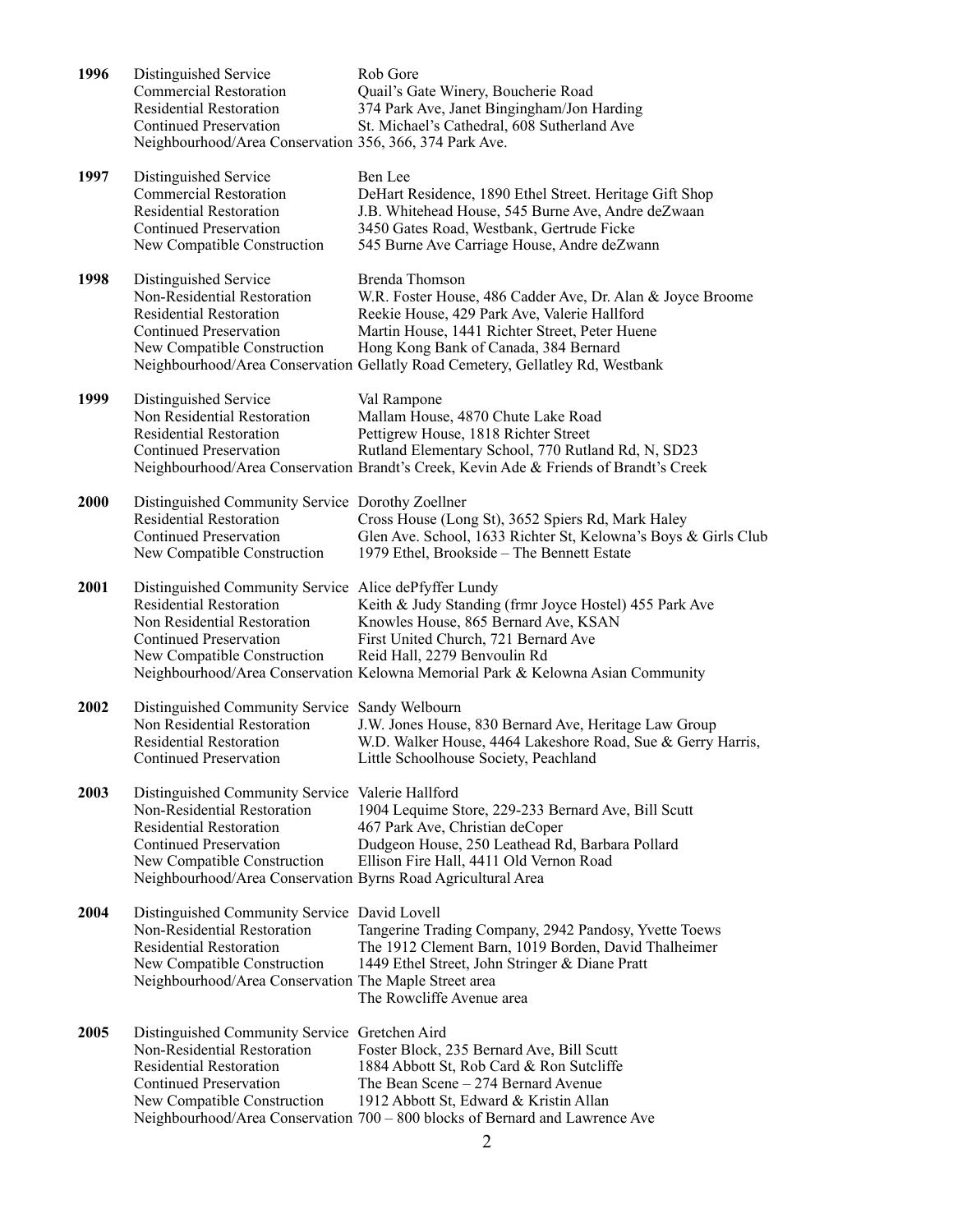| 2006 | Distinguished Community Service Sharron Simpson<br>Residential Restoration<br><b>Continued Preservation</b><br>Non-Residential Preservation                                                                                              | Cadder House, 2124 Pandosy St, Wayne Ross<br>Hamilton House, 2136 Abbott Street, Mrs. Joan Campbell<br>Peachland Museum, Peachland                                                                                                                                                                                                                         |
|------|------------------------------------------------------------------------------------------------------------------------------------------------------------------------------------------------------------------------------------------|------------------------------------------------------------------------------------------------------------------------------------------------------------------------------------------------------------------------------------------------------------------------------------------------------------------------------------------------------------|
| 2007 | Distinguished Community Service Bill Scutt<br><b>Residential Restoration</b><br>Non-Residential Restoration<br><b>Continued Preservation</b><br>Neighbourhood/Area Conservation 1900 - 1922 Abbott Street<br>New Compatible Construction | Harvey House, 1715 Sutherland Ave, Dan & Cheryl Spellicy<br>510 Bernard, "Old Royal Bank Building<br>Belgo House, 1590 Belgo Rd, William Jurome<br>569-605 Elliot Ave/550-590 Levitt Lane, Dwayne Parker/Ron Egert/Elmer Eidse                                                                                                                             |
| 2008 | Distinguished Community Service Ken & Jan Walden<br>Non-Residential Restoration<br><b>Continued Preservation</b>                                                                                                                         | Whitworth Holdings, BNA Tobacco Co Cigar Factory, 1264 Ellis Bill Stewart family<br>- now Flashback's<br>Annie Stirling House - 2178 Pandosy St. Drs Nelms & Humer                                                                                                                                                                                         |
|      | New Compatible Construction                                                                                                                                                                                                              | Neighbourhood/Area Conservation "The Little Ethels" 1400 block Ethel St. Kelly Hanna<br>Pandosy Village Dental Building - 474 West Avenue; Dr. Skidmore                                                                                                                                                                                                    |
| 2009 | Distinguished Community Service Gordon Hartley<br>Non-Residential Restoration<br><b>Residential Restoration</b>                                                                                                                          | Rowcliffe Block, 272 Bernard Avenue, Stan Tessmer<br>Rutland Elementary School, 772 Rutland Road North, R & B Construction (Bal &<br>Ruby Poonian)                                                                                                                                                                                                         |
|      | <b>Continued Preservation</b><br>Preservation of a Neighbourhood                                                                                                                                                                         | Willis Schell House, 1024 Rutland Road North, Sue Olsvik<br>500 Block Okanagan Boulevard<br>Neighbourhood/Area Conservation Gellatly Nut Farm Regional Park - Gellatly Nut Farm Society<br>and Regional District of Central Okanagan                                                                                                                       |
| 2010 | Distinguished Community Service Marietta Lightbody<br>Residential Conservation<br>Non residential Conservation                                                                                                                           | Fumerton Residence, 228 Vimy Ave., Glenn & Shirlee Ross<br>Muirhead House, 763 Bernard Ave. Country Cottage Gifts, Duane & Charlene<br>Habuza                                                                                                                                                                                                              |
|      | <b>Continued Preservation</b>                                                                                                                                                                                                            | Renfrew House, 504 Keith Road. Paul & Tracy Mitchell<br>Neighbourhood/Area Conservation Joe Rich Ratepayers & Tenants Society & the Joe Rich<br><b>Historical Committee</b>                                                                                                                                                                                |
| 2011 | Distinguished Community Service Lorainne McLarty<br><b>Residential Conservation</b><br>Non-Residential Restoration<br><b>Continued Preservation</b>                                                                                      | H.D. Riggs House, 911 Borden Ave., Davera Holdings<br>Laurel Packinghouse, 1304 Ellis Street<br>Raymer House, 730 Lawson Ave., Jesai Chantler<br>Neighbourhood/Area Conservation Myra Canyon Trestle Restoration Society                                                                                                                                   |
| 2012 | Residential Conservation<br><b>Continued Preservation</b>                                                                                                                                                                                | Distinguished Community Service Margaret Jackson & Members of Westbank Museum Art & Crafts Society<br>H.C. Cooper House, 862 Bernard Avenue, Bill Clarke<br>E. D. Alexander House, 768 DeHart Avenue, Martin Blum and Daniela Hemden<br>Special Heritage Project (first year) Bernard Avenue & Lawrence Street Heritage Signage Project, KSAN              |
| 2013 |                                                                                                                                                                                                                                          | Distinguished Community Service Evelyn and John Vielvoye, Rutland<br>Rosemary Carter, Lake Country                                                                                                                                                                                                                                                         |
|      | Residential Conservation<br><b>Continued Preservation</b><br>New Compatible Construction                                                                                                                                                 | J.W. Hughes House, 806 Bernard Avenue, Marguerite & Clark Berry<br>Gaddes House, 1857 Maple Street, Carol and Richard Denison<br>570 Raymer Avenue, Shane Worman<br>Neighbourhood/Area Conservation Peachland Waterfront District, Beach Avenue, District of Peachland & Residents                                                                         |
| 2014 | Distinguished Community Service Larry Foster<br>Residential Conservation<br>Non-Residential Conservation<br><b>Continued Preservation</b><br>New Compatible Construction                                                                 | Bray House, 1810 Ethel Street, Carol Gibney<br>Central Elementary School, 1825 Richter Street, SD23 & City of Kelowna<br>Stone House, 1806 Abbott Street, Liz Vangolen Vincent & Martial Vincent<br>FH& P Lawyers, 275 Lawrence Avenue<br>Neighbourhood/Area Conservation Thomson Marsh Conservation Area, Thomson Family & Central Okanagan Land<br>Trust |